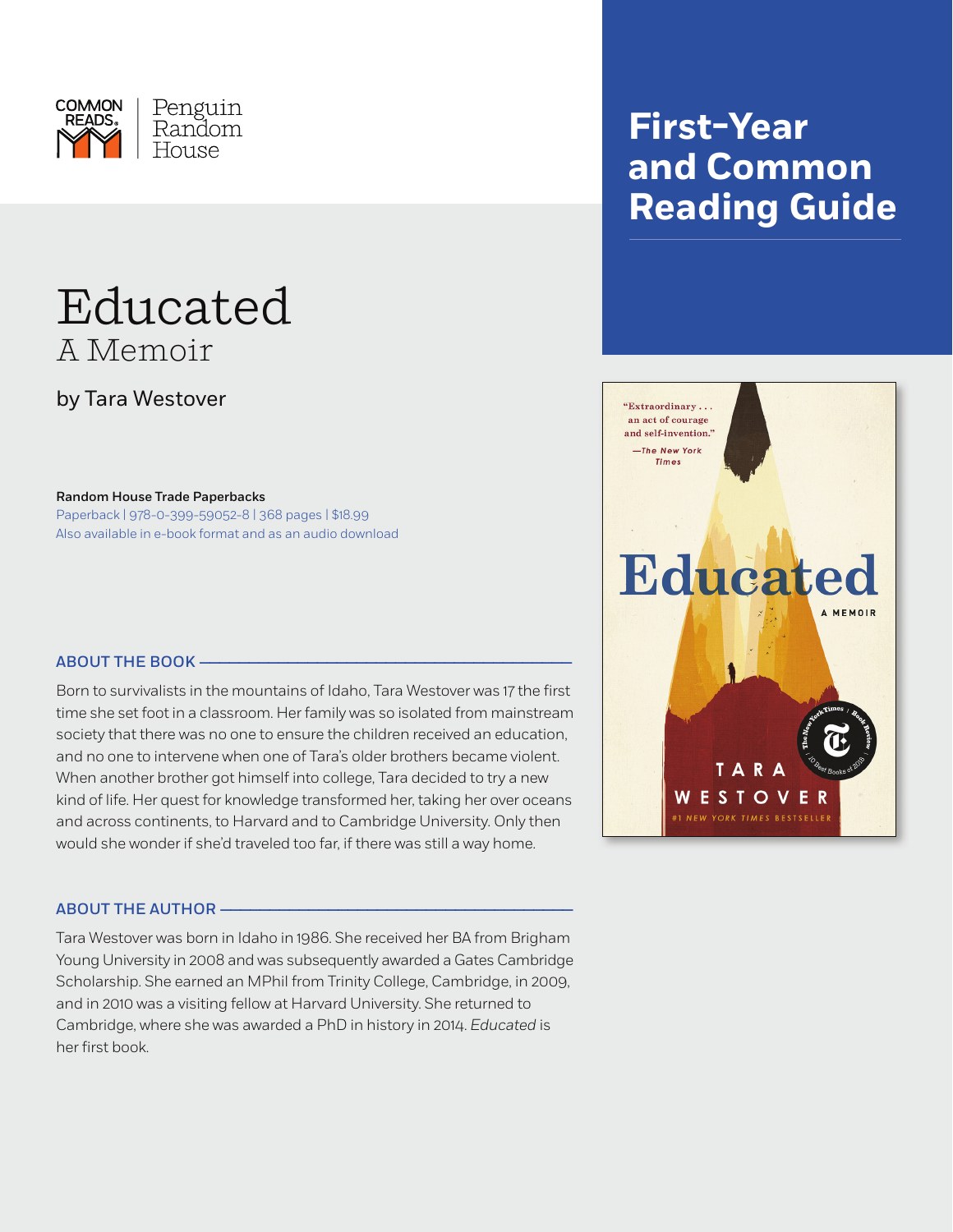First-Year and Common Reading Guide for *Educated* by Tara Westover

- Discussion Questions 1. The author's father subscribes to many unusual theories and beliefs. Why is it that these beliefs do not seem strange to her or her siblings?
	- 2. Faith is a persistent theme in this story. The author's father practices a radical strain of Mormonism, and throughout the story she struggles to redefine her faith in a way that respects her heritage while also satisfying her own moral beliefs. Why is it so difficult for her (and for others) to hold religious beliefs that are different from those of their family members?
	- 3. "It's strange how you give the people you love so much power over you, I had written in my journal," Westover writes. "But Shawn had more power over me than I could possibly have imagined. He had defined me to myself, and there's no greater power than that." How does the author's relationship with Shawn evolve? Why is she so drawn to him when he first moves back home? When does she begin to understand that, even though she loves him, she needs to protect herself from him?
	- 4. After an episode in which her older brother is violent with her, Westover writes about her denial of what had happened, saying what was most important to her was her "ability to lie to [herself] convincingly." Later in the book, after her brother has threatened to kill her sister Audrey, she begins to doubt her own memories of the event, as well as her own sanity. Why is it so difficult for the author to accept the reality of her experiences?
	- 5. How does a love of music shape the Westover's life?
	- 6. The author spends her first months at college working several jobs, trying to scrape together enough money for food and rent. Why does not having enough money make it hard for her to focus on her education? What does she mean when she says that the most powerful advantage of money is "the ability to think of things besides money"?
	- 7. "The word and the way Shawn said it hadn't changed; only my ears were different," Westover writes. She had never heard of the civil rights movement until she went to college. How does learning about it change her understanding of the role of race in American history? How does it change her behavior?
	- 8. "I believed myself invincible," Westover writes. She says that asking for help was crucial to healing after her brother's attacks but, at the same time, asking for help was nearly impossible for her to do. Why is it that when people most need help they find it hard to ask? Why is it that when we are struggling we often isolate ourselves?
	- 9. The author felt uncomfortable at Cambridge because she had grown up poor and most of the other students had not. To help her, a professor tells her the story of Pygmalion, saying, "She was just a cockney in a nice dress. Until she believed in herself. Then it didn't matter what dress she wore." What does the professor want Westover to understand about who belongs at that university and why?
	- 10. What's the difference between an education that you choose for yourself and one someone chooses for you?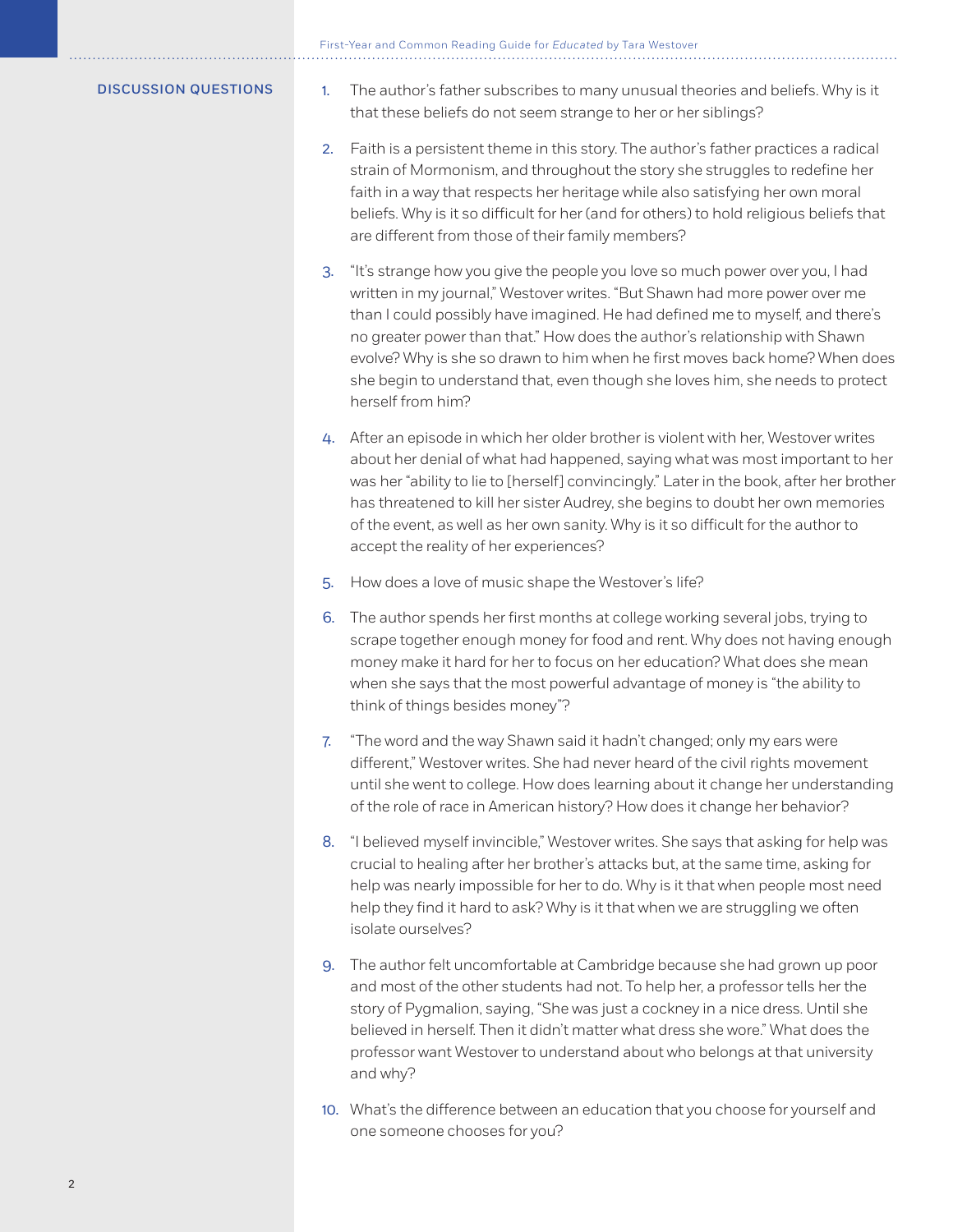First-Year and Common Reading Guide for *Educated* by Tara Westover

| <b>DISCUSSION QUESTIONS</b><br>(CONTINUED) | At Cambridge, Westover attends a lecture about Isaiah Berlin's concepts of<br>11.<br>negative and positive liberty. Why is this lecture so significant to her? What does<br>it teach her about the ways in which we constrain ourselves?<br>12. The author writes about her first exposure to feminism in the form of the writings<br>of John Stuart Mill. What was her relationship to feminism like before she read<br>Mill? Why does she find such comfort in this sentence: "[The nature of woman]<br>is a subject on which nothing final can be known?"                                                                                                                                                                                                             |
|--------------------------------------------|--------------------------------------------------------------------------------------------------------------------------------------------------------------------------------------------------------------------------------------------------------------------------------------------------------------------------------------------------------------------------------------------------------------------------------------------------------------------------------------------------------------------------------------------------------------------------------------------------------------------------------------------------------------------------------------------------------------------------------------------------------------------------|
|                                            | 13. At the end of the book, what does the author say she believes has ultimately<br>come between her and her father? What role did her education play in this?<br>What moment does Westover believe caused a breach between her and her<br>father "too vast to be bridged" (328)?                                                                                                                                                                                                                                                                                                                                                                                                                                                                                        |
|                                            | 14. The author writes about the conflict that can arise between loyalty to yourself<br>and loyalty to others. Of her own decision to become estranged from her father,<br>she has said, "You can love someone and still choose to say goodbye to them.<br>You can miss someone every day, and still be grateful they are no longer a part<br>of your life." What does it mean to forgive someone but to choose a path that<br>leads away from them?                                                                                                                                                                                                                                                                                                                      |
|                                            | 15. The author has chosen to include several footnotes, and also a note at the end,<br>describing versions of events that differ from her own memory. Why does she<br>include these perspectives? What does it mean to you as a reader to have these<br>alternative narratives?                                                                                                                                                                                                                                                                                                                                                                                                                                                                                          |
|                                            | 16. What does education mean to the author, and why has she chosen to title the<br>book Educated?                                                                                                                                                                                                                                                                                                                                                                                                                                                                                                                                                                                                                                                                        |
| <b>ABOUT THIS GUIDE'S WRITERS</b>          | This guide includes questions adapted from educator guides written by Je Banach<br>and Dr. Kimberly N. Parker.                                                                                                                                                                                                                                                                                                                                                                                                                                                                                                                                                                                                                                                           |
|                                            | Je Banach is a senior member of the Resident Faculty in Fiction at the Yale Writers'<br>Workshop. She has written for PEN, Vogue, ELLE, Esquire, Granta, The Paris Review,<br>Electric Literature, and other venues and was a long-time contributor to Harold<br>Bloom's literary series. She is the author of more than 60 literary guides including<br>guides to works by Maya Angelou, Salman Rushdie, His Holiness the Dalai Lama,<br>Haruki Murakami, and many others.                                                                                                                                                                                                                                                                                              |
|                                            | Dr. Kimberly N. Parker - educator, literacy consultant, and Boston-based writer -<br>holds a steadfast belief in the power of literacy to normalize the high achievement<br>of all students, especially Black, Latinx, and other children of color. She is currently<br>the Director of the Crimson Summer Academy at Harvard University, and is the<br>author of the forthcoming book, Literacy is Liberation: Working Toward Justice<br>Through Culturally Relevant Teaching (ASCD, 2022), documenting her successful<br>literacy work based on her classroom and professional development experiences.<br>Kim is the 2020 recipient of the National Council of Teachers of English (NCTE)<br>Outstanding Elementary Educator Award; a co-founder of #DisruptTexts and |

#31DaysIBPOC; and the current president of the Black Educators' Alliance of MA

(BEAM). Follow her on Twitter at: @TchKimpossible.